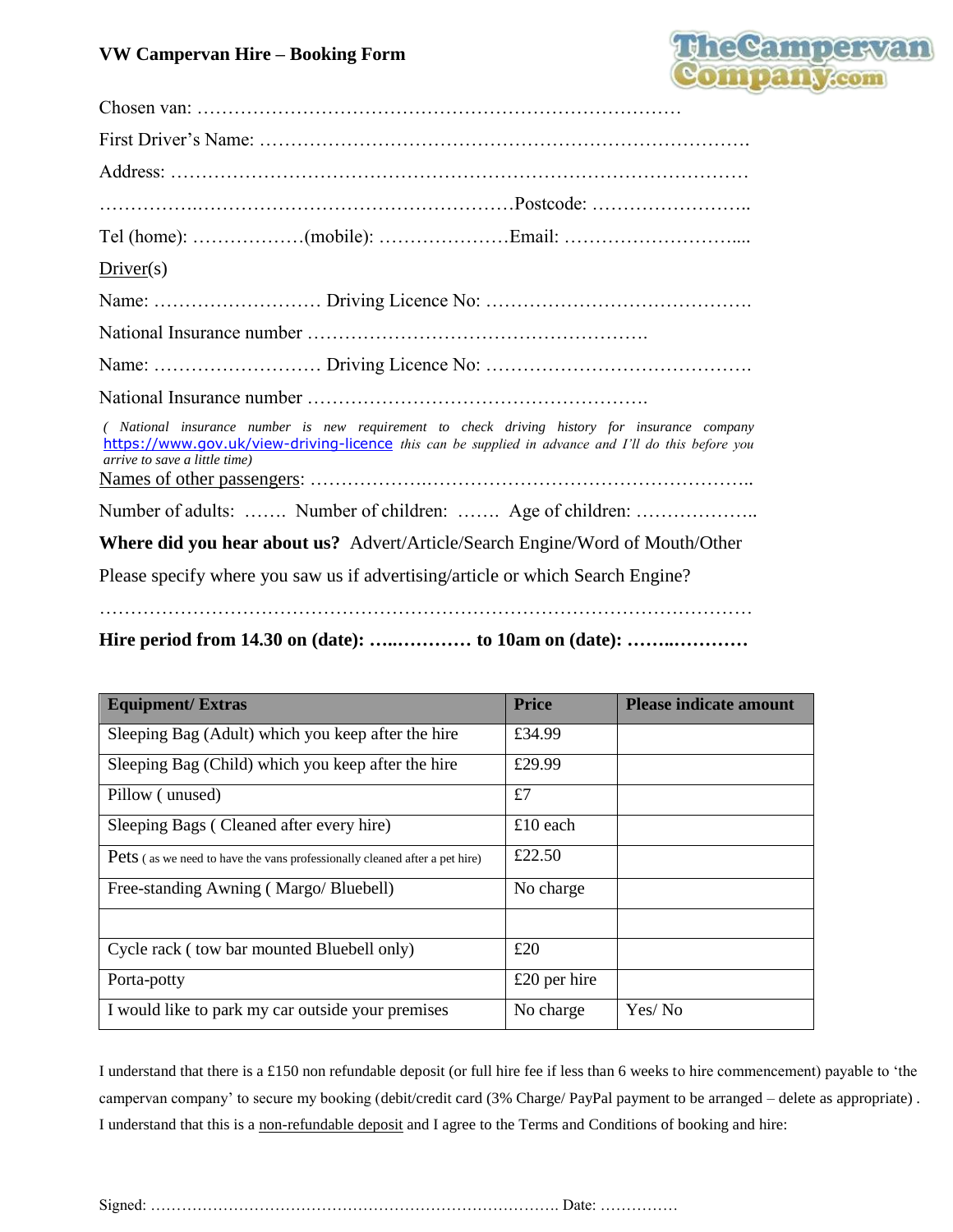## **Insurance Booking Form – a form to be completed by the First Driver**

Please note that we cannot release the campervans without sight of your Driving Licence and another form of  $ID - eg$  a household bill. Please remember to bring these with you.

| Date Driving Test Passed:  Licence issued in which country?:                         |
|--------------------------------------------------------------------------------------|
| 1. Motoring Accidents in the last 3 years? Yes/No How many years ago?                |
| 2. Any physical or mental conditions which may interfere with your ability to drive? |
| These could be stroke/deafness/heart condition/diabetes/loss of limb/loss of sight   |
| in an eye/epilepsy: Yes/No                                                           |
|                                                                                      |
|                                                                                      |
| 3. Have you ever been refused motor insurance? Yes/No                                |
| 4. Have you ever been convicted of any motoring offences? Yes/No                     |
| If so, please list the offence code and date (as indicated on your Driving Licence)  |

.................................................................................................................................

…………………………………………………………………………………….

Please note that answers to these questions may not prohibit you from hiring a vehicle but for insurance purposes you must declare ANY endorsements, motoring accidents, or physical or mental conditions.

We are more than willing to pay the insurance on your van hire for the first named driver, however if our insurance company adds a loading to the insurance due to an additional driver or responses to the above questions, we will pass this additional cost onto the customer. The cost of an additional driver is usually around £5 per day.

# **The insurance excess payable by you is £750.**

. This is paid by card on the day of hire and is refunded to you within 48 hrs on return of the campervan in the same condition as it was given to you…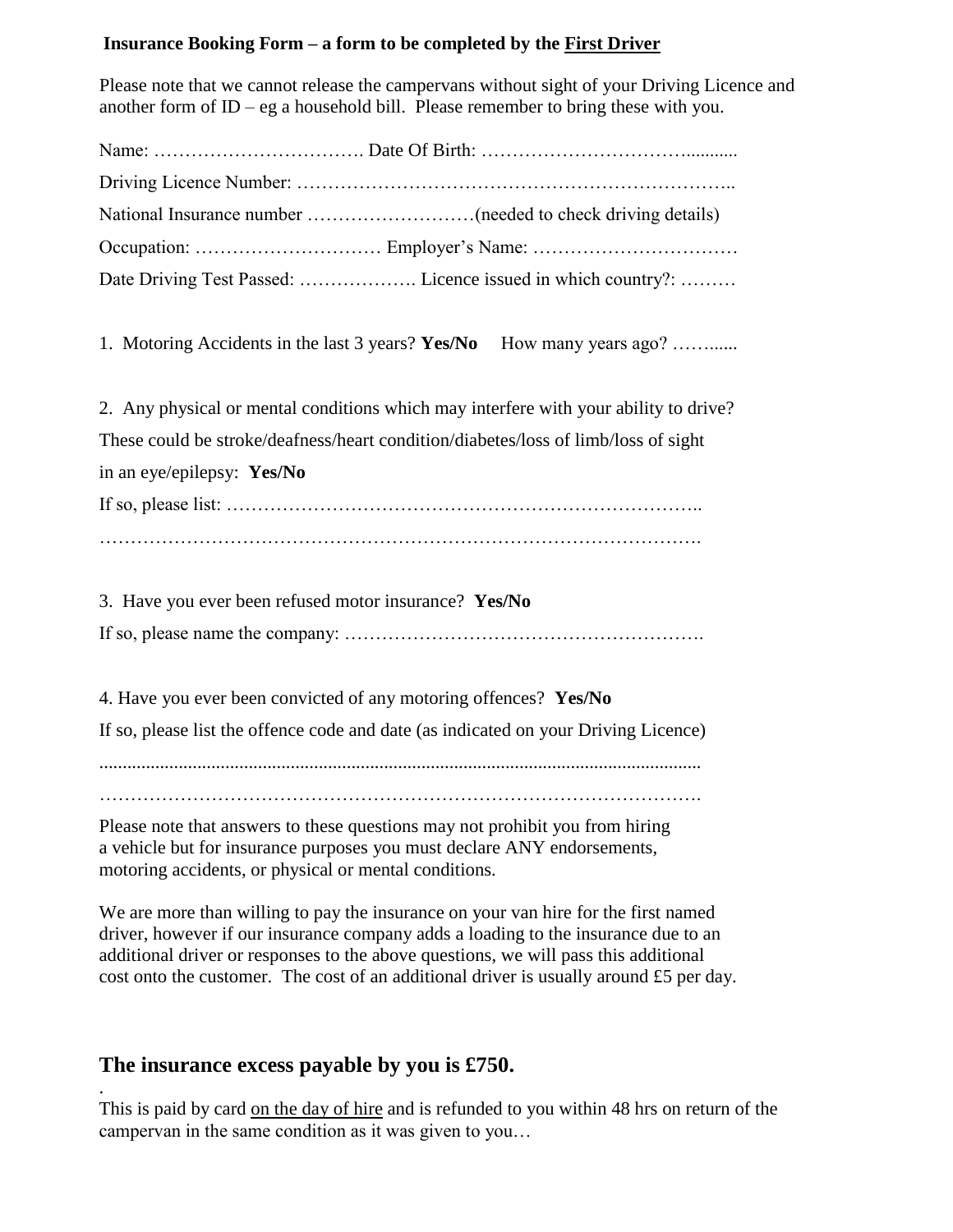## **Insurance Booking Form – a form to be completed by Additional Drivers**

Please note that we cannot release the campervans without sight of your Driving Licence and another form of  $ID - eg$  a household bill. Please remember to bring these with you.

|                            | Date Driving Test Passed: Licence issued in which country?:                          |
|----------------------------|--------------------------------------------------------------------------------------|
|                            | 1. Motoring Accidents in the last 3 years? Yes/No<br>How many years ago?             |
|                            | 2. Any physical or mental conditions which may interfere with your ability to drive? |
|                            | These could be stroke/deafness/heart condition/diabetes/loss of limb/loss of sight   |
| in an eye/epilepsy: Yes/No |                                                                                      |
|                            |                                                                                      |
|                            |                                                                                      |
|                            | 3. Have you ever been refused motor insurance? Yes/No                                |
|                            |                                                                                      |
|                            | 4. Have you ever been convicted of any motoring offences? Yes/No                     |
|                            |                                                                                      |

**The cost of an additional driver is usually around £5 per day depending on driving history…**

**Payments can be arranged, free of charge, by debit card or via internet banking transfer. Please note that payments made via PayPal or credit card will incur a 3% fee to cover bank charges.**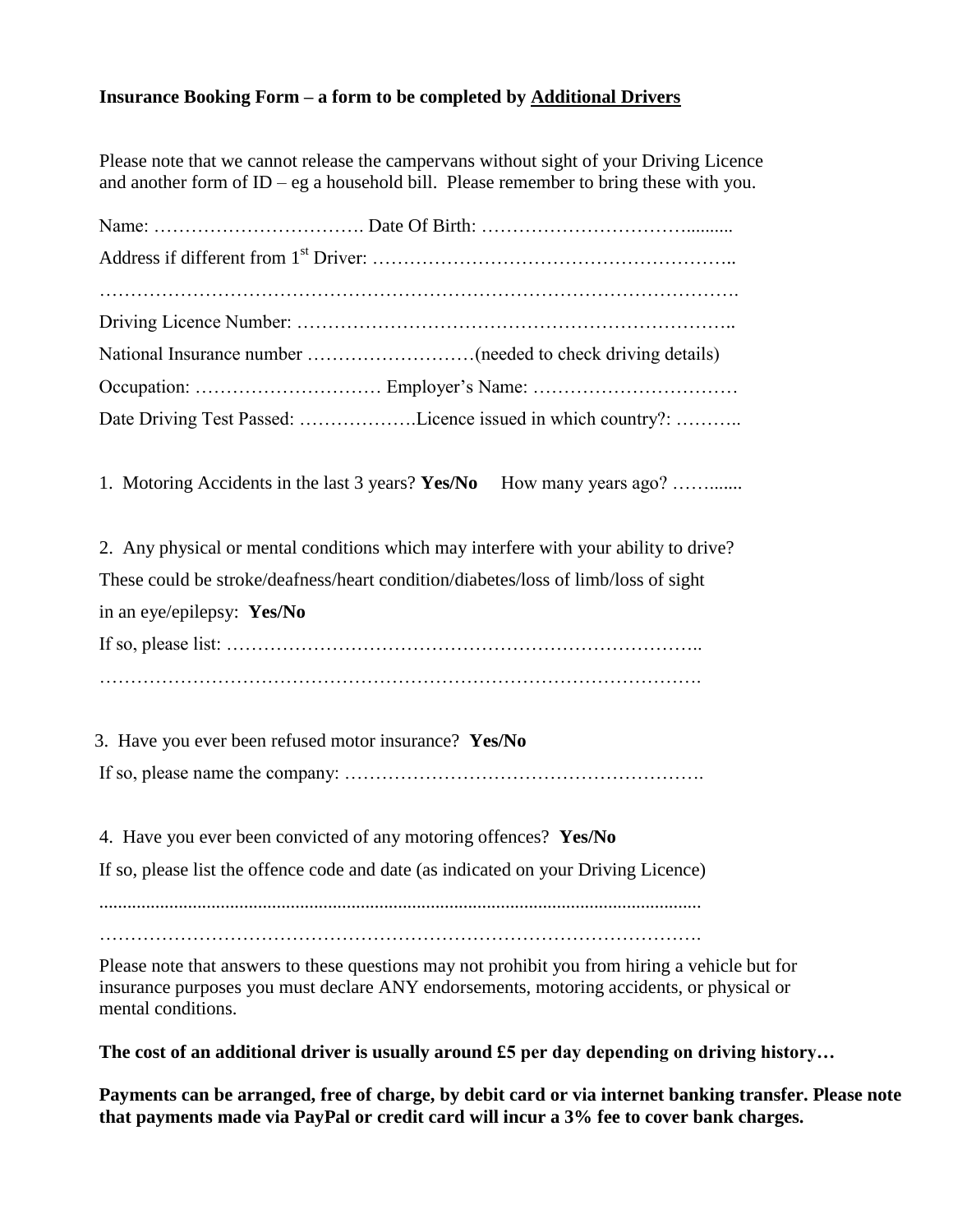| <b>Bluebell</b> | <b>JAN</b> | <b>FEB</b> |            | <b>MAR</b> | <b>APR</b> |     | <b>MAY</b> |            | <b>JUN</b> |            | JUL        | <b>AUG</b> | <b>SEP</b> |            | <b>OCT</b> | <b>NOV</b> | <b>DEC</b> |
|-----------------|------------|------------|------------|------------|------------|-----|------------|------------|------------|------------|------------|------------|------------|------------|------------|------------|------------|
| Weekly          |            | 430        |            | 490        | 490        |     | 490        | 520        |            | 520        |            | 520        |            | 490        | 460        | 430        |            |
| Fri - Mon       |            | 280        |            | 300        | 320        |     | 320        |            | 340        | 340        |            | 340        |            | 320        | 280        | 280        |            |
| Mon - Fri       |            | 280        |            | 300        | 320        |     | 320        |            | 380        | 380        |            | 380        |            | 340        | 280        | 280        |            |
| Extra Day       |            | 75         |            | 85         | 85         |     | 85         |            | 90         | 90         |            | 90         | 85         |            | 80         | 75         |            |
|                 |            |            |            |            |            |     |            |            |            |            |            |            |            |            |            |            |            |
| <b>MONTY</b>    | <b>JAN</b> | <b>FEB</b> | <b>MAR</b> |            | <b>APR</b> |     | <b>MAY</b> | <b>JUN</b> |            | <b>JUL</b> |            | <b>AUG</b> | <b>SEP</b> |            | <b>OCT</b> | <b>NOV</b> | <b>DEC</b> |
| Weekly          |            | 430        | 490        |            | 490        |     | 490        | 520        |            | 520        |            | 520        | 490        |            | 460        | 430        |            |
| Fri - Mon       |            | 280        | 300        |            | 320        |     | 320        | 340        |            | 340        |            | 340        | 320        |            | 280        | 280        |            |
| Mon - Fri       |            | 280        | 300        |            | 320        | 320 |            | 380        |            | 380        |            | 380<br>340 |            |            | 280        | 280        |            |
| Extra Day       |            | 75         | 85         |            | 85<br>85   |     |            | 90         |            | 90         |            | 85<br>90   |            |            | 80         | 75         |            |
|                 |            |            |            |            |            |     |            |            |            |            |            |            |            |            |            |            |            |
| <b>MARGO</b>    | <b>JAN</b> | <b>FEB</b> | <b>MAR</b> |            | <b>APR</b> |     | <b>MAY</b> | <b>JUN</b> | <b>JUL</b> |            |            | <b>AUG</b> |            | <b>SEP</b> | <b>OCT</b> | <b>NOV</b> | <b>DEC</b> |
| Weekly          |            | 450        | 510        |            | 510        |     | 510        | 600        |            |            | 600<br>600 |            | 510        |            | 480        | 450        |            |
| Fri - Mon       |            | 280        | 280        |            | 320        |     | 320        | 360        |            | 360        |            |            | 360<br>340 |            | 280        | 280        |            |
| Mon - Fri       |            | 280        | 280        |            | 320        |     | 320        | 400        |            | 400        |            | 400        | 340        |            | 280        | 280        |            |
| Extra Day       |            | 75         | 85         |            | 85         | 85  |            | 100        |            | 100        |            | 100        | 85         |            | 80         | 75         |            |

### **Hire Periods**

You can hire our vans for any period you fancy or our usual changeover days are Mondays and Fridays. The prices above are for our regular hire periods:

**Midweek Shortbreak:** Monday 2.30pm to Friday 10am

**Weekend Shorbreak:** Friday 2.30pm to Monday 10am.

**Weekly** hires run from 2.30pm Friday to 10am Friday or 2.30pm Monday to 10am Monday.

For Summer 2013 we are offering all our vans for Midweek Shortbreaks and Weekend Break, as well as weekly hire periods during the peak school summer holidays.

Please take a look at our website for current prices, availability and special offers.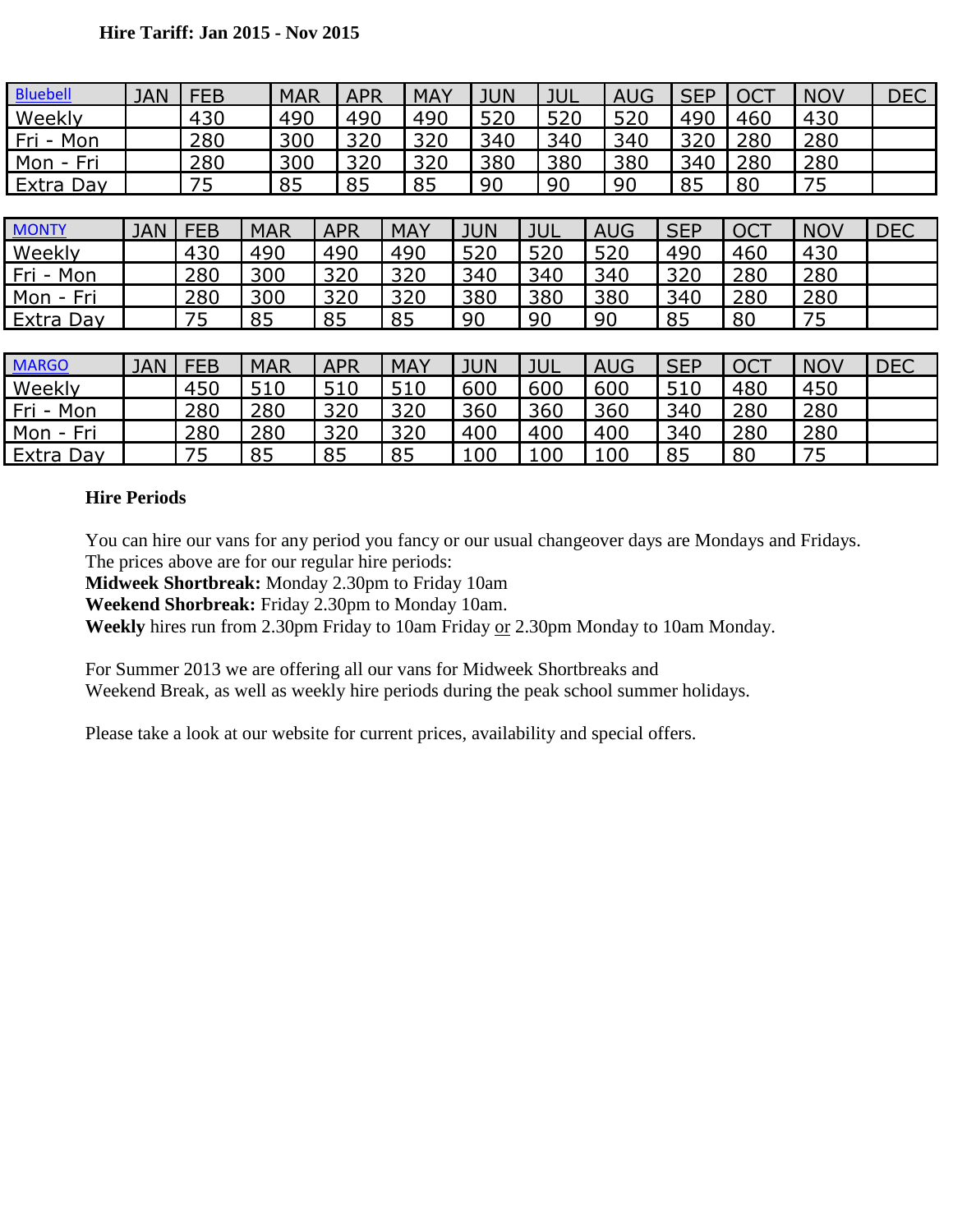## **MARGO: 1970 Dormobile**

Margo would be ideal for 2 adults ... She's a really great van to drive, much easier than a split screen and a bit bigger too. She also has the pop top roof with 2 bunks in it (that kids love) being a vintage van and rather slow (but fun to drive) it's best not to get carried away with long distances.... She's a little bigger than Monty and therefore has more storage space... You can travel a little farther and faster in Margo ... We request that you cover 100 miles max per day..We can supply a drive away awning for Margo.

Margo has a 3 point seatbelt on both front seats and also a 3 point seatbelt in the rear as well as a lap belt. You would need to check what is required for your individual child/ toddler seat, there are too many for us to be able to say. If you are nearby you can of course come by and try it. We've had numerous people with kids hire the vans with no issue .

Margo also has 2 buddy seats which are rear facing and can be used when eating at the table... She has bunks suitable for small children in the pop top roof...

#### **MONTY ( 1964 Split screen)**

Monty was created in 1964 so he's almost 50 years old... He has a 1600 cc engine and tootles along at about 40 mph ... He can seat 6 passengers but probably best to make this 4 or less so he can get up hills

He's is only really suitable for local hires, he's not exactly a long distance cruiser. It's best not to get carried away and to just plan to do 80 miles or less a day... its more enjoyable.. He's fun to drive when you get used to him which normally takes an hour or two.. Everyone loves him and you'll get lots of waves and smiles (you'll do about 10 smiles per mile) and if people flash their lights at you it's just to say 'hello'...!

Monty being a 1964 split screen is a little smaller and has less storage space than the later bay window campers , Margo and Bluebell...

On the day of hire I do a practice drive with you in order to familiarise you with the controls and his little quirks i.e main beam is operated using a foot pedal...

#### **BLUEBELL: (1969 Earl Bay Window)**

Bluebell is a little easier to drive than Monty, both are great fun and you get lots of smiles and waves as you go by. Bluebell is a lowered just a little so more stable and better round corners... She's a little bigger than Monty and therefore has more storage space... You can travel a little farther and faster in Bluebell ... We request that you cover 100 miles max per day..

#### **HARRY:**

Is a modern T5 campervan and as such much of the above doesn't apply to hiring him.

Has a <sup>3</sup>/4 bed in the main body of the van and a large double bed in the pop top. He is easy to drive, with a 2.4 diesel engine , loads of space , large pop up roof and plenty of space and equipment. He's great to look at but obviously doesn't have the vintage charm of the older vans. If you wish to go further afield ( UK only) this is the van for you.